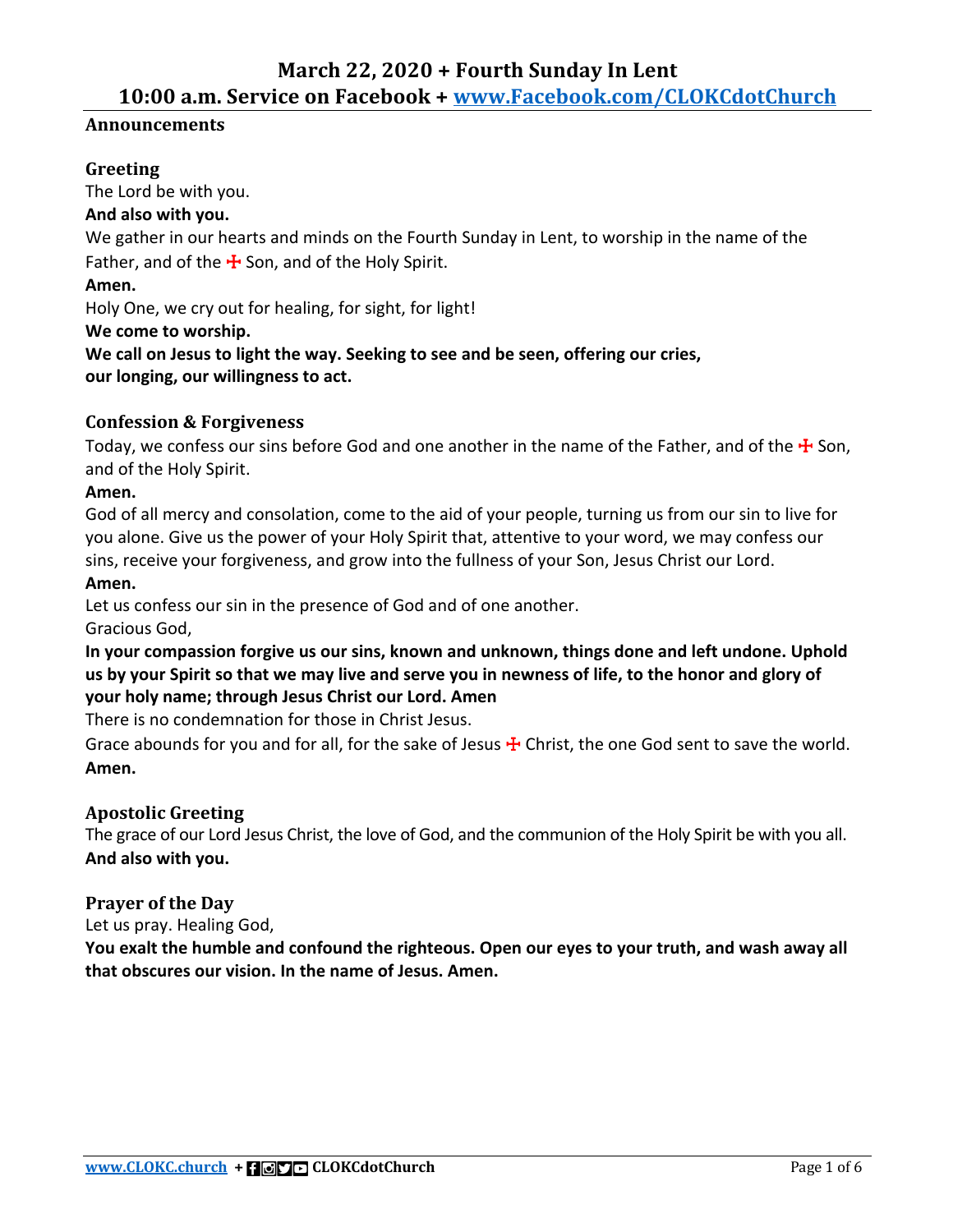#### **Reading Intro**

Let us hear what God is saying to the church today*.*

#### A reading from the book of First Samuel.

## **First Reading + 1 Samuel 16:1-13**

The Lord said to Samuel, "How long will you grieve over Saul? I have rejected him from being king over Israel. Fill your horn with oil and set out; I will send you to Jesse the Bethlehemite, for I have provided for myself a king among his sons." Samuel said, "How can I go? If Saul hears of it, he will kill me." And the Lord said, "Take a heifer with you, and say, "I have come to sacrifice to the Lord.' Invite Jesse to the sacrifice, and I will show you what you shall do; and you shall anoint for me the one whom I name to you."

Samuel did what the Lord commanded, and came to Bethlehem. The elders of the city came to meet him trembling, and said, "Do you come peaceably?" He said, "Peaceably; I have come to sacrifice to the Lord; sanctify yourselves and come with me to the sacrifice." And he sanctified Jesse and his sons and invited them to the sacrifice.

When they came, he looked on Eliab and thought, "Surely the Lord's anointed is now before the Lord." But the Lord said to Samuel, "Do not look on his appearance or on the height of his stature, because I have rejected him; for the Lord does not see as mortals see; they look on the outward appearance, but the Lord looks on the heart." Then Jesse called Abinadab, and made him pass before Samuel. He said, "Neither has the Lord chosen this one." Then Jesse made Shammah pass by. And he said, "Neither has the Lord chosen this one." Jesse made seven of his sons pass before Samuel, and Samuel said to Jesse, "The Lord has not chosen any of these."

Samuel said to Jesse, "Are all your sons here?" And he said, "There remains yet the youngest, but he is keeping the sheep." And Samuel said to Jesse, "Send and bring him; for we will not sit down until he comes here." He sent and brought him in. Now he was ruddy, and had beautiful eyes, and was handsome. The Lord said, "Rise and anoint him; for this is the one." Then Samuel took the horn of oil, and anointed him in the presence of his brothers; and the spirit of the Lord came mightily upon David from that day forward. Samuel then set out and went to Ramah.

This is the Word of God.

**Thanks be to God.**

### **Psalm 23**

The LORD is my shepherd, I shall not want. In grass meadows He makes me lie down, by quiet waters guides me. My life He brings back. He leads me on pathways of justice for His name's sake. Though I walk in the vale of death's shadow, I fear no harm, for You are with me. Your rod and Your staff— it is they that console me. You set out a table before me in the face of my foes. You moisten my head with oil, my cup overflows. Let but goodness and kindness pursue me all the days of my life. And I shall dwell in the house of the LORD for many long days.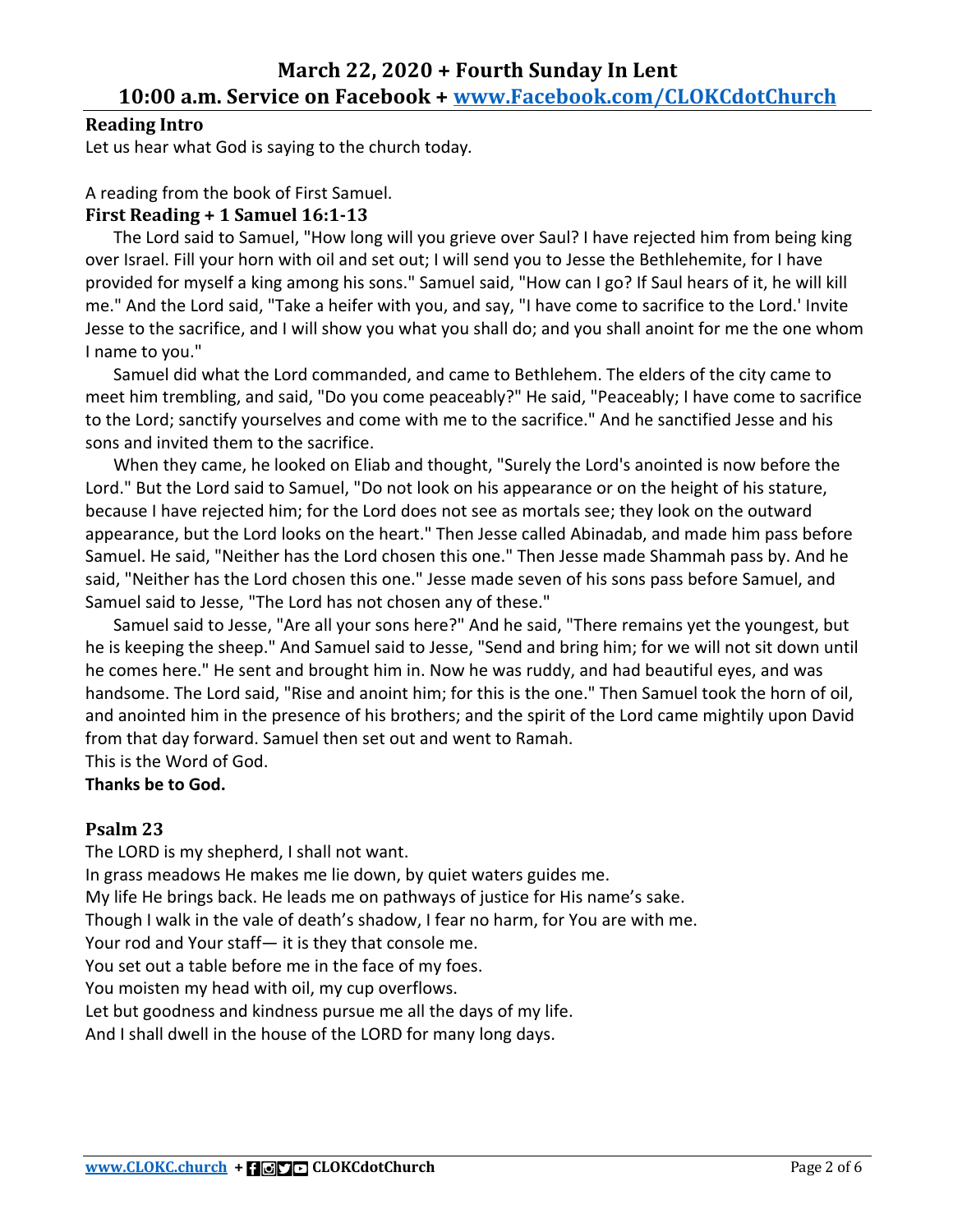# A reading from the Letter to the Ephesians.

# **Second Reading + Ephesians 5:8-14**

For once you were darkness, but now in the Lord you are light. Live as children of light—for the fruit of the light is found in all that is good and right and true. Try to find out what is pleasing to the Lord. Take no part in the unfruitful works of darkness, but instead expose them. For it is shameful even to mention what such people do secretly; but everything exposed by the light becomes visible, for everything that becomes visible is light. Therefore it says, "Sleeper, awake! Rise from the dead, and Christ will shine on you."

We thank God for your Word **Thanks be to God.**

This is the Holy Gospel, according to St. John, from the 9th chapter.

# **Glory to you, O Lord.**

# **Gospel + John 9:1-41**

As (Jesus) walked along, he saw a man blind from birth. His disciples asked him, "Rabbi, who sinned, this man or his parents, that he was born blind?" Jesus answered, "Neither this man nor his parents sinned; he was born blind so that God's works might be revealed in him. We must work the works of him who sent me while it is day; night is coming when no one can work. As long as I am in the world, I am the light of the world." When he had said this, he spat on the ground and made mud with the saliva and spread the mud on the man's eyes, saying to him, "Go, wash in the pool of Siloam" (which means Sent). Then he went and washed and came back able to see.

The neighbors and those who had seen him before as a beggar began to ask, "Is this not the man who used to sit and beg?" Some were saying, "It is he." Others were saying, "No, but it is someone like him." He kept saying, "I am the man." But they kept asking him, "Then how were your eyes opened?" He answered, "The man called Jesus made mud, spread it on my eyes, and said to me, "Go to Siloam and wash.' Then I went and washed and received my sight." They said to him, "Where is he?" He said, "I do not know."

They brought to the Pharisees the man who had formerly been blind. Now it was a sabbath day when Jesus made the mud and opened his eyes. Then the Pharisees also began to ask him how he had received his sight. He said to them, "He put mud on my eyes. Then I washed, and now I see." Some of the Pharisees said, "This man is not from God, for he does not observe the sabbath." But others said, "How can a man who is a sinner perform such signs?" And they were divided.

So they said again to the blind man, "What do you say about him? It was your eyes he opened." He said, "He is a prophet." The Jews did not believe that he had been blind and had received his sight until they called the parents of the man who had received his sight and asked them, "Is this your son, who you say was born blind? How then does he now see?" His parents answered, "We know that this is our son, and that he was born blind; but we do not know how it is that now he sees, nor do we know who opened his eyes. Ask him; he is of age. He will speak for himself." His parents said this because they were afraid of the Jews; for the Jews had already agreed that anyone who confessed Jesus to be the Messiah would be put out of the synagogue. Therefore his parents said, "He is of age; ask him."

So for the second time they called the man who had been blind, and they said to him, "Give glory to God! We know that this man is a sinner." He answered, "I do not know whether he is a sinner. One thing I do know, that though I was blind, now I see." They said to him, "What did he do to you? How did he open your eyes?" He answered them, "I have told you already, and you would not listen. Why do you want to hear it again? Do you also want to become his disciples?" Then they reviled him, saying, "You are his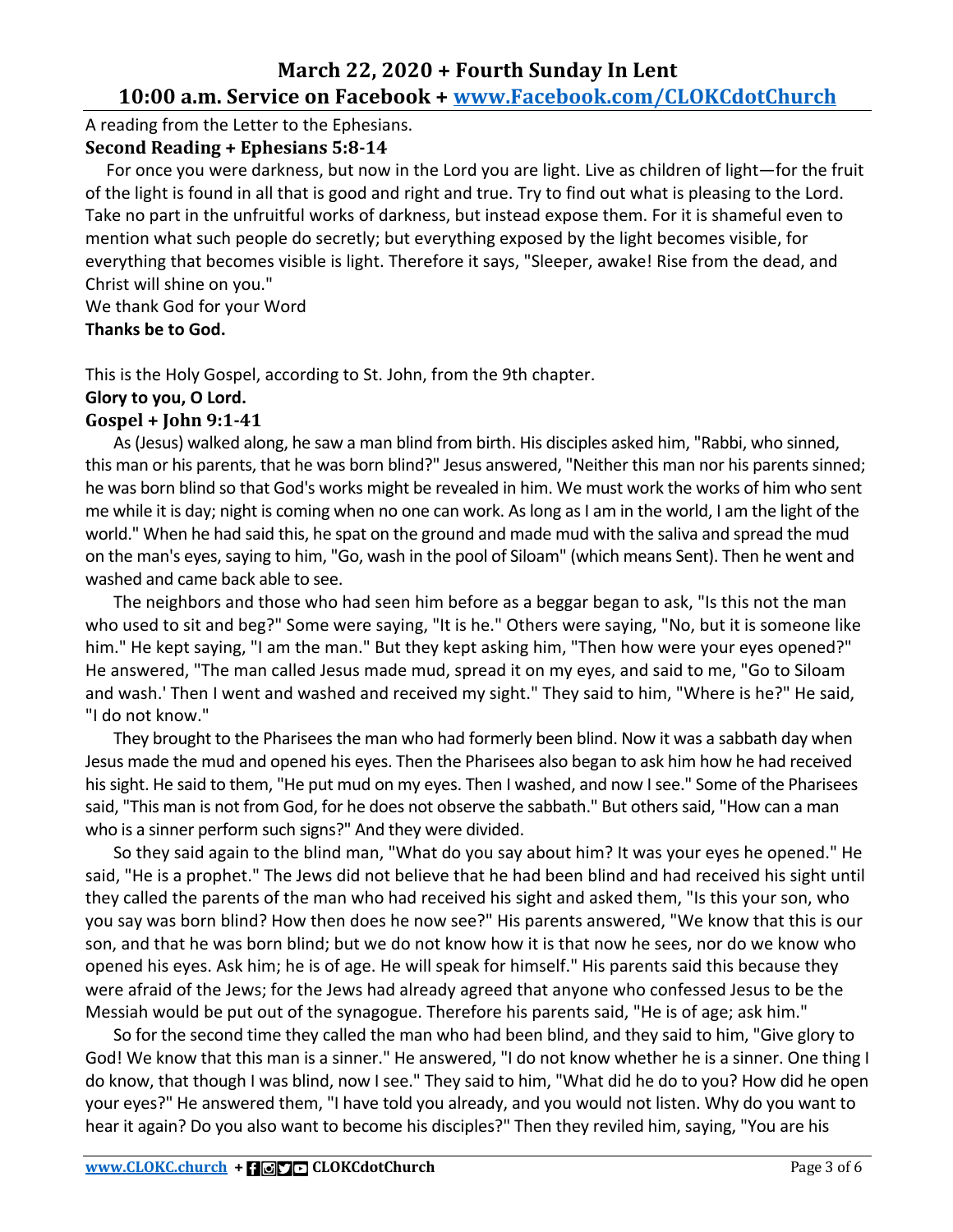disciple, but we are disciples of Moses. We know that God has spoken to Moses, but as for this man, we do not know where he comes from." The man answered, "Here is an astonishing thing! You do not know where he comes from, and yet he opened my eyes. We know that God does not listen to sinners, but he does listen to one who worships him and obeys his will. Never since the world began has it been heard that anyone opened the eyes of a person born blind. If this man were not from God, he could do nothing." They answered him, "You were born entirely in sins, and are you trying to teach us?" And they drove him out.

Jesus heard that they had driven him out, and when he found him, he said, "Do you believe in the Son of Man?" He answered, "And who is he, sir? Tell me, so that I may believe in him." Jesus said to him, "You have seen him, and the one speaking with you is he." He said, "Lord, I believe." And he worshiped him. Jesus said, "I came into this world for judgment so that those who do not see may see, and those who do see may become blind." Some of the Pharisees near him heard this and said to him, "Surely we are not blind, are we?" Jesus said to them, "If you were blind, you would not have sin. But now that you say, "We see,' your sin remains.

This is the Gospel of the Lord.

**Praise to you, O Christ.** 

### **Sermon**

#### **Apostle's Creed**

Let us join with others in the Body of Christ, and confess our Christian faith using the words of the Apostle's Creed.

**I believe in God, the Father almighty, creator of heaven and earth.**

**I believe in Jesus Christ, God's only Son, our Lord,**

**who was conceived by the Holy Spirit, born of the virgin Mary,**

**suffered under Pontius Pilate, was crucified, died, and was buried;**

**he descended to the dead.**

**On the third day he rose again; he ascended into heaven,**

**he is seated at the right hand of the Father,**

**and he will come to judge the living and the dead.**

**I believe in the Holy Spirit, the holy catholic church, the communion of saints,**

**the forgiveness of sins, the resurrection of the body, and the life everlasting. Amen.**

#### **Prayers of Intercession**

We bring the needs of the church, the world, and all in need, to God's loving care. We pray for our Bishops Elizabeth Eaton & Mike Girlinghouse. We pray for Pastor Liz Albertson and the staff of the Synod and Churchwide Offices. We pray for Pastor Brian. We pray for the Three Covenant churches: Ascension & Redeemer & St. Mark, and our work at becoming Church Together. We pray for other churches in our communities and in our conference; this week we especially pray for *Our Lord's in Oklahoma City*. Light of the world,

#### **Hear our prayer.**

When we close our eyes to your possibilities, we willfully remain in a prison of our own certainty. Flood our darkness, O God, with the brilliance of your freedom and mercy. Light of the world, **Hear our prayer.**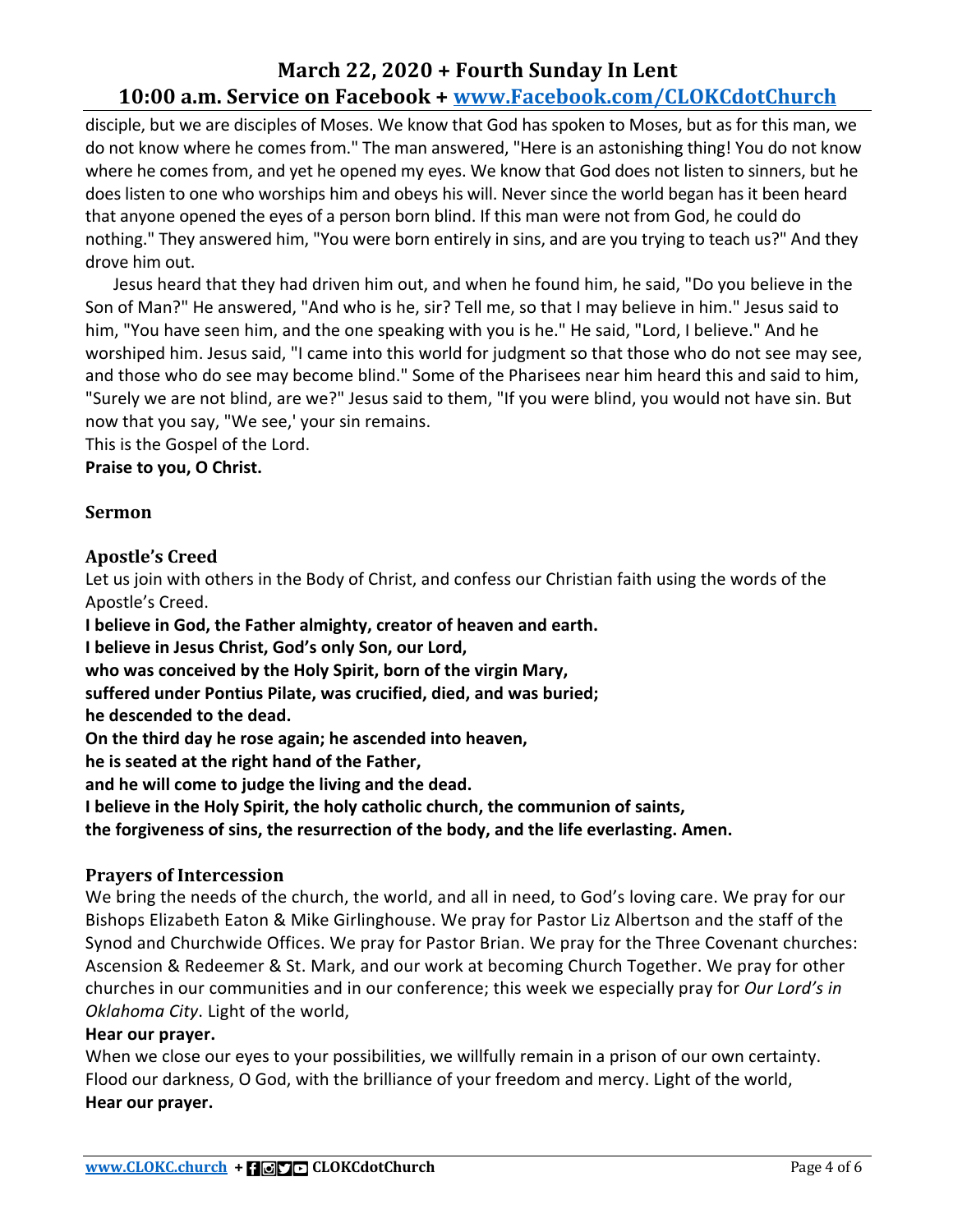With mud and water you restored a blind man's sight. Reveal to us the restorative powers of your created world, all that exists to make us whole and fill us with abundant life. Light of the world,

#### **Hear our prayer.**

Forgive us for all the ways we blind ourselves to the truth: avoidance, willful ignorance, stubbornness, and delusion. Lead us away from harmful habits and perpetual self-absorption. Light of the world,

# **Hear our prayer.**

As you stirred up the healing waters of Siloam, so stir your Spirit in us that we might also be restored. Bestow your healing hand upon all who need it, especially we lift up in prayer ... Light of the world,

## **Hear our prayer.**

O God our Healer, show your compassion for the whole human family that is in turmoil and burdened with illness and with fear. Come to our aid as the coronavirus spreads globally, heal those who are sick, support and protect their families and friends from being infected. Heal our self-centeredness and indifference that makes us worry only when the virus threatens us, open ways beyond timidity and fear that too easily ignore our neighbor. Inspire, give insight and hope to all researchers focused on developing a vaccine. Light of the world,

#### **Hear our prayer.**

Like the saints who now walk in light perpetual, we seek a closer communion with you. Shine brightly through our lives as you did through theirs. Light of the world,

### **Hear our prayer.**

Now, let us take time to lift up to God all of those people and concerns that are in our hearts and on our minds, knowing that God already knows what we need, but sharing with God those people and situations that we ask God to intervene in. <*pause*> Light of the world,

### **Hear our prayer.**

Heal us, teach us, embrace us, and hear the prayers of our hearts, O Lord. For your mercy is great and given freely to all. In Jesus' name.

### **Amen.**

# **Sharing Of Peace**

The peace of Christ be with you always.

### **And also with you.**

Please share signs of peace with those around you.

### **Offering**

*REMEMBER: While we are not gathering together, church expenses continue. It is essential for our churches that you mail your offerings to your church.*

### **After Offering Prayer**

Let us pray. God, you see to the heart of things;

**To the heart of our lives, to the heart of our frailty, to the heart of human possibility.**

**Enable us to see the untapped gifts within and the unidentified gifts around.**

Guide us into using gifts unseen and graces long abandoned. Take all that we have and all that we are **and all we fear we could be and bless them for your work in your creation. Amen.**